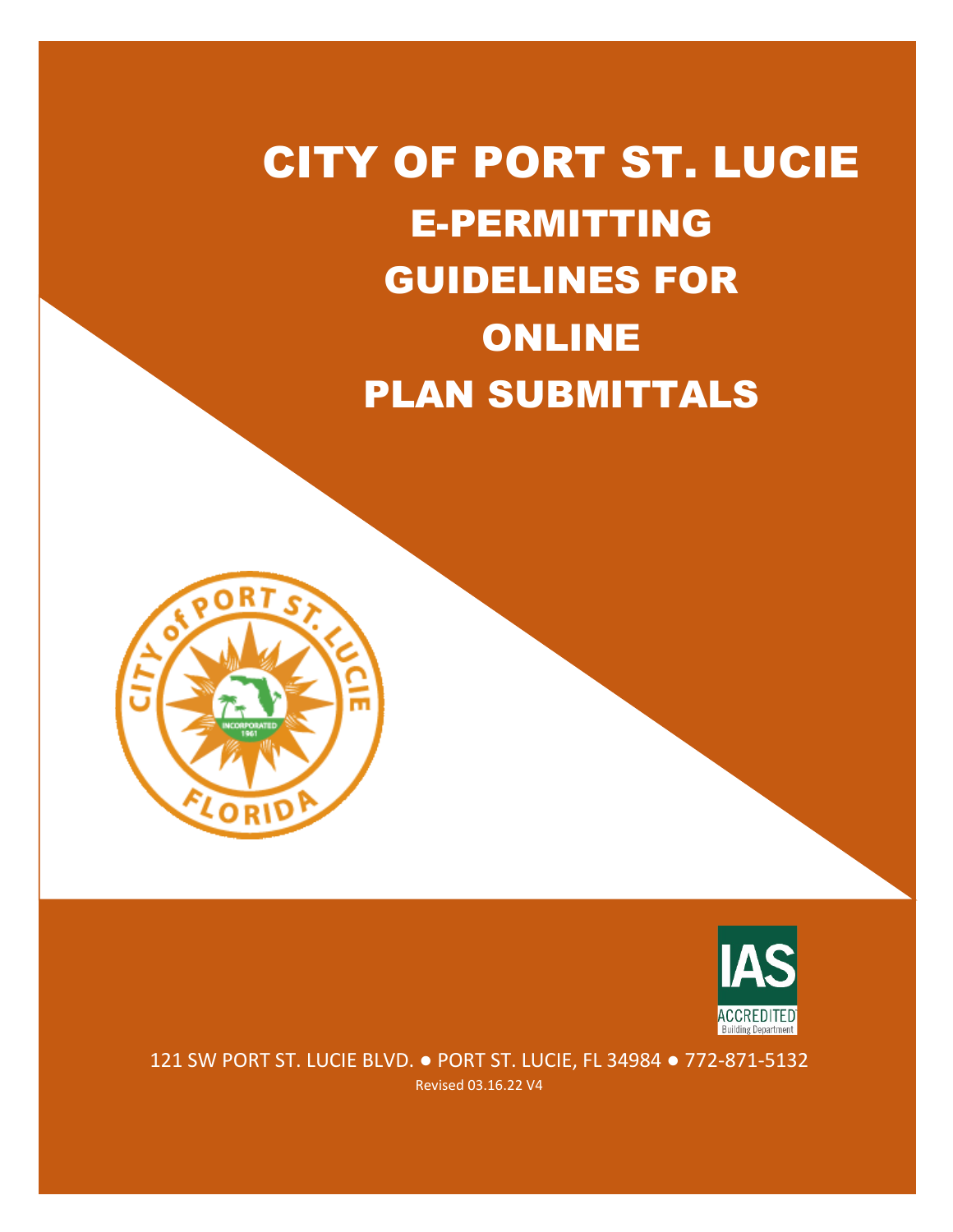# **E-Permitting Guidelines**

#### **1. Overview**

E-Permitting is for use by permit applicants who wish to leverage the benefits of electronically processing building plan packages. These guidelines have been developed to serve as a template for the exchange of electronic data between the permit applicant and the City of Port St. Lucie.

The Guidelines for electronic plan package submittal shall dictate required documentation, procedures, data, naming conventions and file formats for e-plan (electronic) processing. The permit applicant shall provide the entire electronic plan package.

Prior to submittal of online permits, all design professionals and surveyors, must utilize a thirdparty Certificate Authority of their digital signature to sign and seal plans. Self-signed digital signatures are not acceptable, as the City is unable to validate the authenticity of the signature. The digital signature requirement involves having your identity, digital seal, and signature validated by a 3rd Party Certificate Authority (CA). Local Engineers, Architects and Surveyors are using Adobe Entrust, IdenTrust, Cosign, DocuSign, VeriSign and GlobalSign most frequently. Please note that the City of Port St. Lucie does not endorse any of the listed Certificate Authorities and this list does not denote all available Certificate Authorities. We strongly recommend that individuals do your due diligence in selecting a Certificate Authority that meets the requirements for your licensing.

## **2. Getting started with E-Permitting:**

In order to begin utilizing the Contractor E-Permitting Portal, new users must first register with Contractor Licensing. Please contact [contractorlicensing@cityofpsl.com](mailto:contractorlicensing@cityofpsl.com) to register. Once the epermitting authorization form is signed, the contractor will need to create an account via the Single-Sign On site.

#### **3. Required Documentation**

4.1 PDF File Type Only

- All drawings and supporting documents in the plan package must be in PDF format.
- PDF files shall be created in a manner that retains the sheet aspect ratio allowing for electronic measurements using the markup tool.
- PDF files shall have only one layer without any embedded objects.
- PDF files shall not be encrypted or password protected.
- Files must allow for markups and comments by Plans Review.
- Residential plans/drawings must be submitted as ONE file. Supporting documents, such as surveys and energy calculations, will be separate from the plans.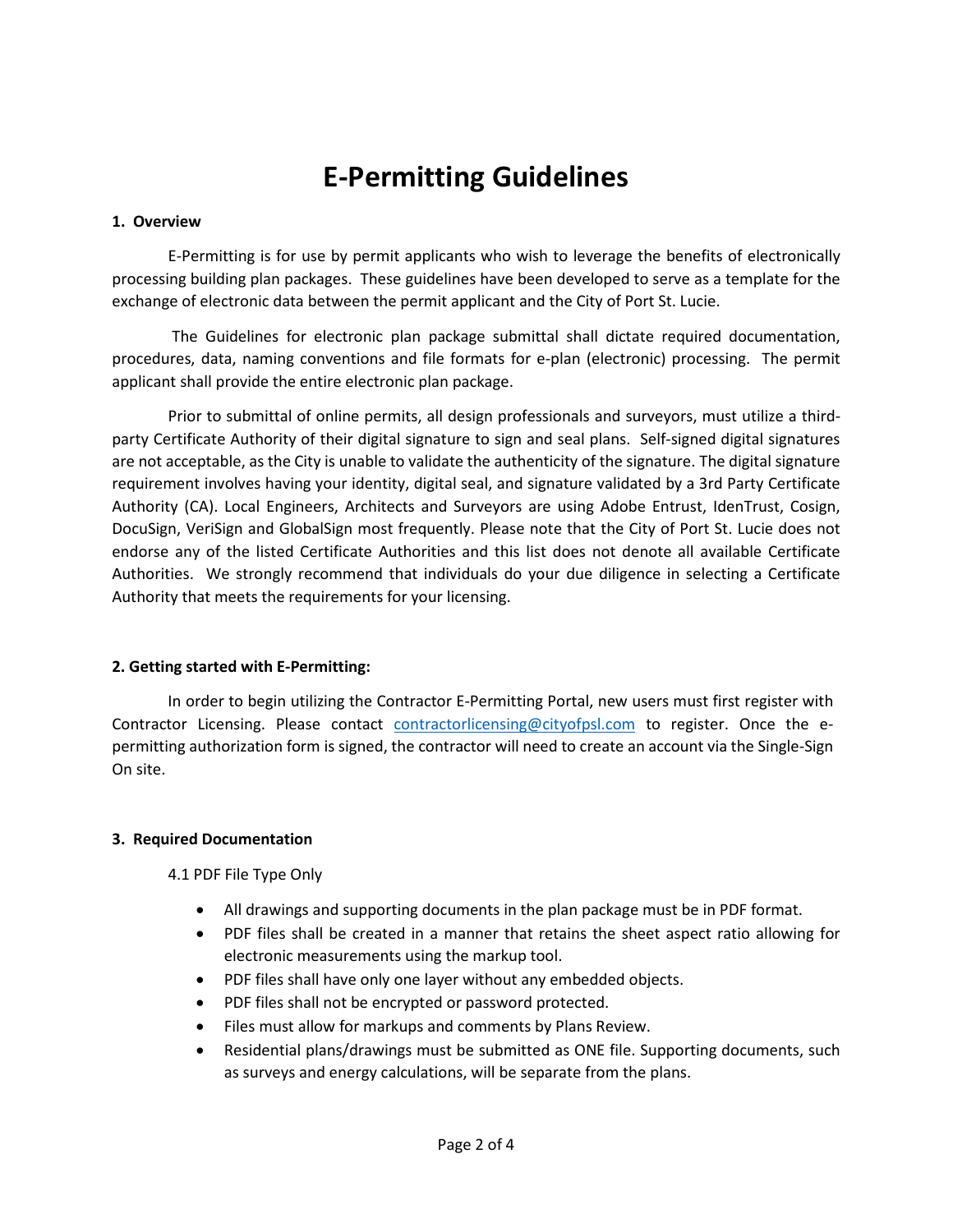- Commercial plans/drawings must be bookmarked by identifying the page and content, ie T-101 Cover Sheet
- 4.2 File Names
	- File names shall not contain any leading or trailing spaces.
	- File names shall not contain special characters such as: parenthesis "( )"; double periods ".."; question marks "?"; etc.
- 4.3 Standard Sheet Sizes

Supporting documents shall be accepted in 8 ½"" x 11"-page size. Plan pages shall be accepted only in 24" x 36" standard format.

4.4 State of Florida Rules for Signing and Sealing Electronically

Information stored in electronic files representing plans, specifications, plats, reports, or other documents must be signed and sealed electronically where required. Electronic signing and sealing of documents is governed by Florida law, specifically but not limited to F.S. 471.025, 481.221, and F.S. 472.025, the Electronic Signature Act of 1996 (F.S. 668.01-668.006) and F.A.C. 61G15-23.003-23.005; F.A.C. 5J-17.062, and 61G1-16.005.

4.5 Measurement Scale

All plan pages must contain a scale.

#### **5. Reworks**

Reworks are classified as corrections made to plans during the current review process, prior to approval of the permit.

If a permit application has not been approved, the permit applicant shall use the Contractor Services E-Permitting Portal to access the Plan Reviewers' comments. ALL reworks must be submitted together before a Plan Reviewer will review the documents for compliance along with a comment response page from the design professional. The permit applicant shall submit reworks through the Contractor Services E-Permitting Portal

Please note, all comments must be addressed and submitted at the same time.

#### **6. Revisions (Issued permit)**

Revisions are classified as changes made to the scope of work after the issuance of a permit

- Revisions are submitted via the E-permitting portal.
- A Coversheet must be submitted with all revisions addressing the intent of the revision